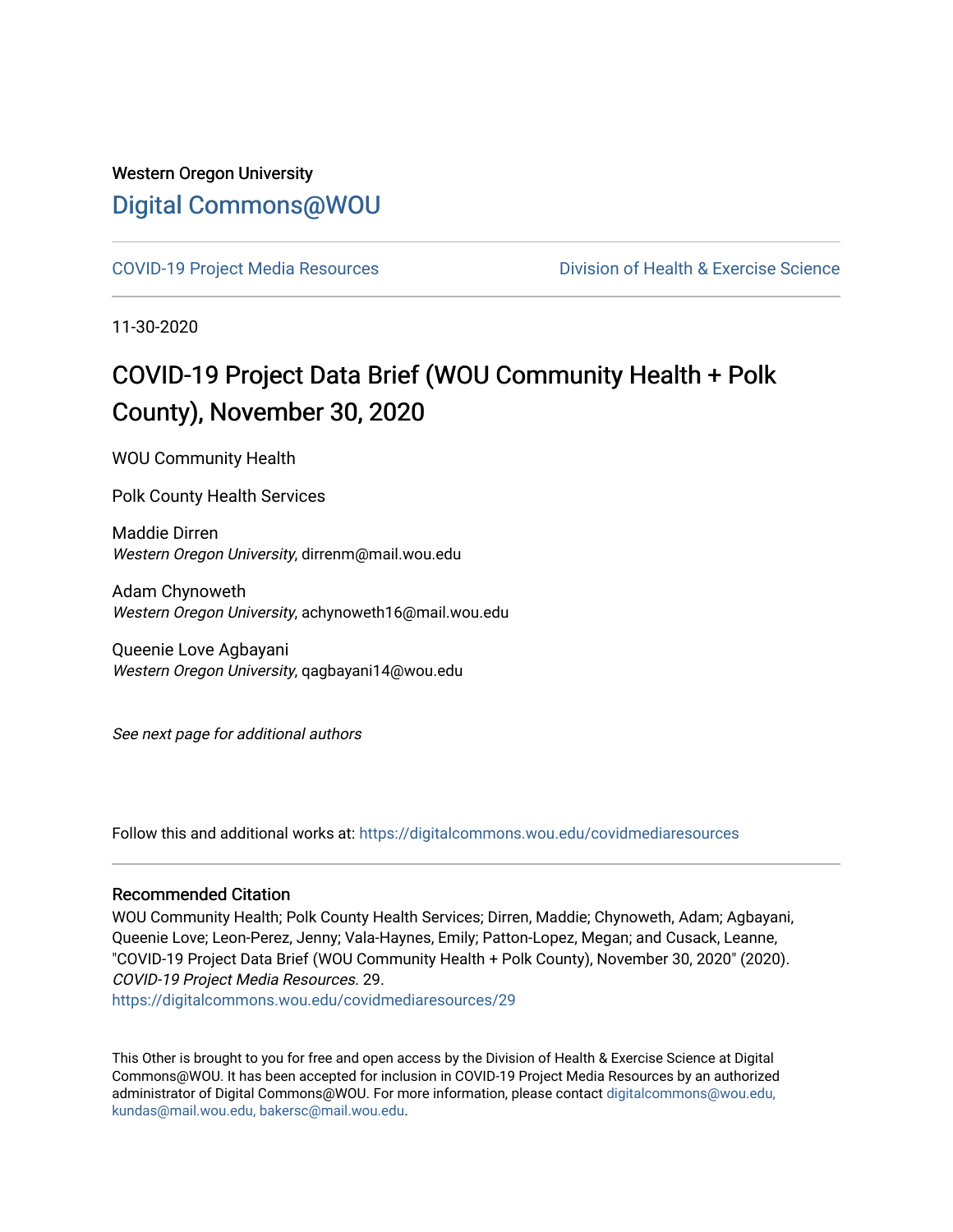#### Authors

WOU Community Health, Polk County Health Services, Maddie Dirren, Adam Chynoweth, Queenie Love Agbayani, Jenny Leon-Perez, Emily Vala-Haynes, Megan Patton-Lopez, and Leanne Cusack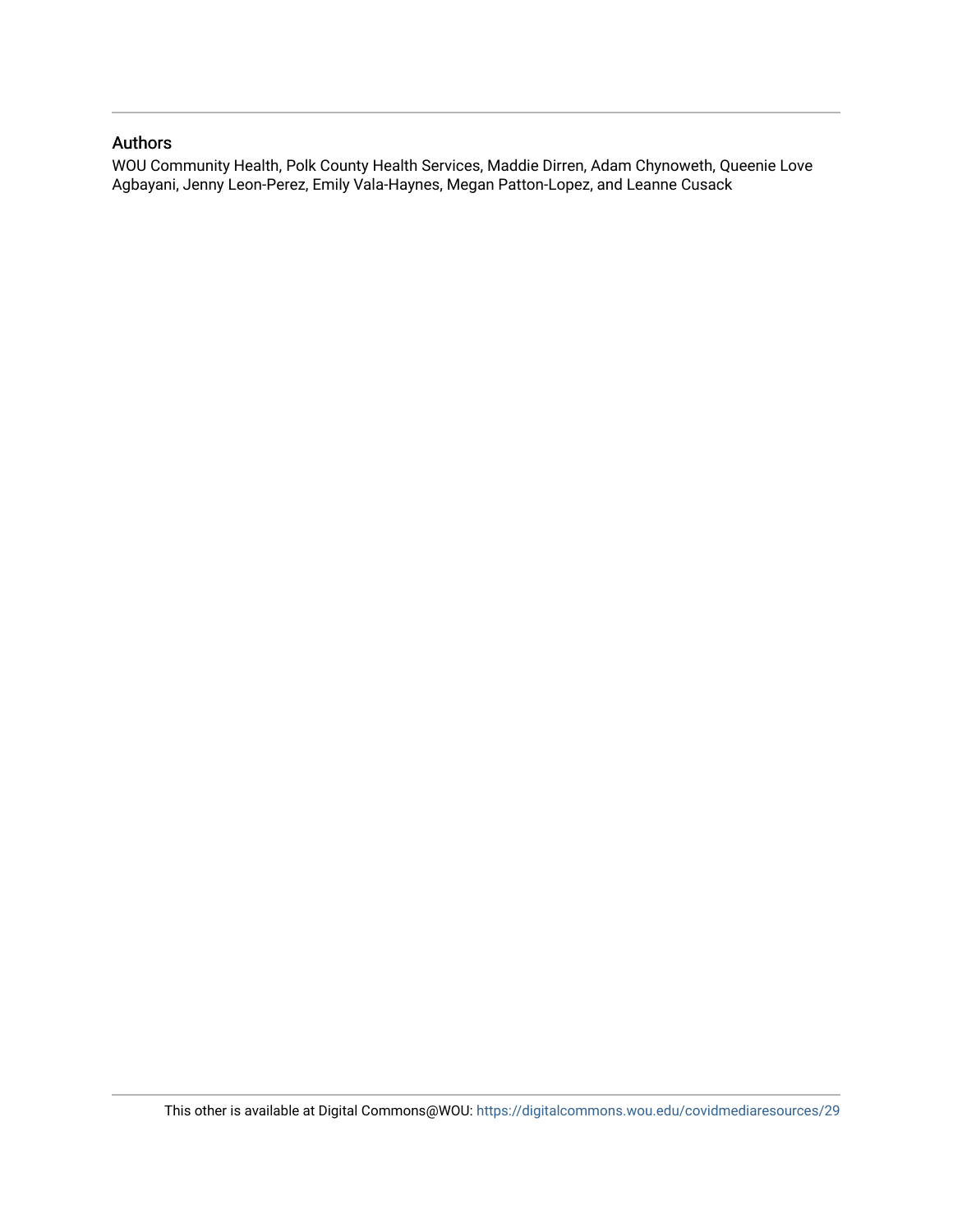# **WOU Community Health + Polk County COVID-19 Project**

# November 30, 2020

Data Brief

### **County Rankings of Incidence in the Last Week**

Polk: 12th (was 16th)

Marion: 9th (was  $10th$ )  $*_{Out of 36$  Counties





Data Brief Produced by: Maddie Dirren, Adam Chynoweth, Queenie Love Agbayani, Jenny Leon-Perez, Dr. Emily Vala-Haynes, Dr. Megan Patton-Lopez. Dr. Leanne Cusack

**Cumulative Case Numbers:** Oregon: 74,120 • Polk: 1,250 • Marion: 9,207

Contact Tracing Team: **306** (Last Week: 277) Individuals Currently Being Traced by WOU

# **By the Numbers: COVID-19 in Oregon**

 **12.2**... average cases per day that Polk County will need to reach in order to exit its current "extreme risk" classification **28.4**...current average cases per day in Polk

**County** 

 **58%**... increase in hospitalizations in Oregon over the past two weeks

 **166%**... increase in deaths in Oregon over the past two weeks

# **By the Numbers: Polk County Contact Tracing**

 **800**...newsletters distributed to older adults with information about COVID-19 and combating social isolation

 **350**...number of *boletines informativos* for families in Polk County that provide helpful information for staying healthy during COVID-19.

 **14**...number of WOU contact tracers monitoring 306 cases today

 **7**...number of WOU contact tracers who are bilingual

 **5**... number of languages spoken by WOU contact tracers (Spanish, Creole, Tagalog, Ilocano, English).